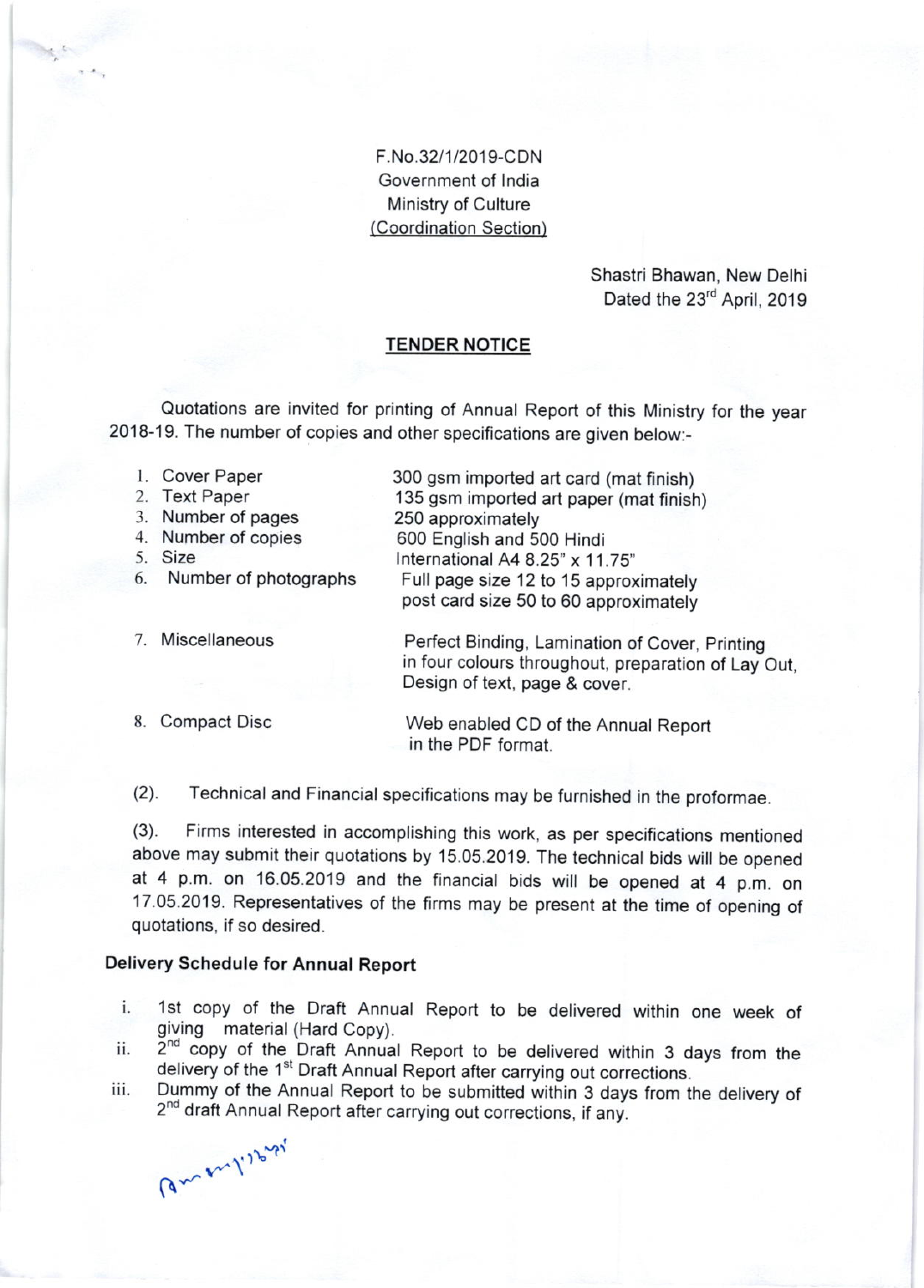iv. Printed copies in Hindi & English to be delivered within 1O days from handing over the Dummy of Annual Report.

 $-9$ 

- No separate charges shall be paid for delivery of goods to the Ministry of Culture, V. New Delhi.
- The rates quoted by the selected firm, and approved by this Office shall remain vi. valid till the job is completed to the satisfaction of the Competent Authority.
- It will also be binding upon the selected firm to maintain such qualities, as vii. indicated in the quotation.
- The tenderer should enclose a signed copy of the terms and conditions stipulated viii. for award of the contract, conveying his acceptance of the same.

# (4) Payment will be made on the basis of actual No. of printed pages and photographs in the Report.

The Ministry of Culture has right to accept or reject any quotation or withdraw the tender without assigning any reason(s) thereto. The decision of the Ministry will be finat in this regard.

 $\int (2 \pi)^n \frac{1}{2} \frac{3}{n}$ 

(V.K. Gupta) Under Secretary to the Govt. of lndia Ph No.:- 011- 23070987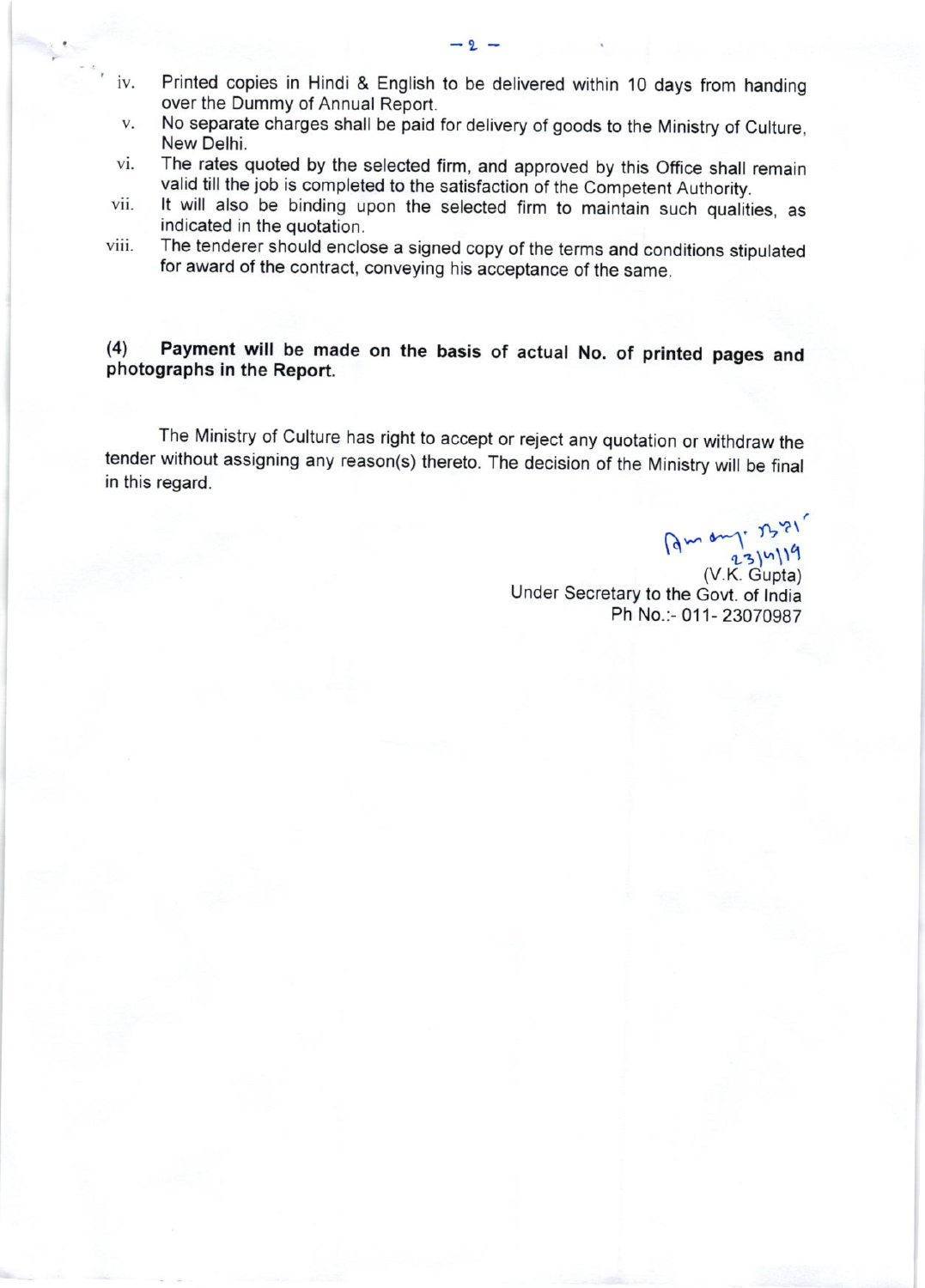### **Technical Specifications**

- 1. Size
- 2. Cover Page
- 3. Text Paper
- 4. No. of pages Binding
- 5. Colour Input
- 6. Quantity
- 7. No. of Photographs
- 8. Full Page
- 9. Post Card Size

10.Lamination

Commy nos